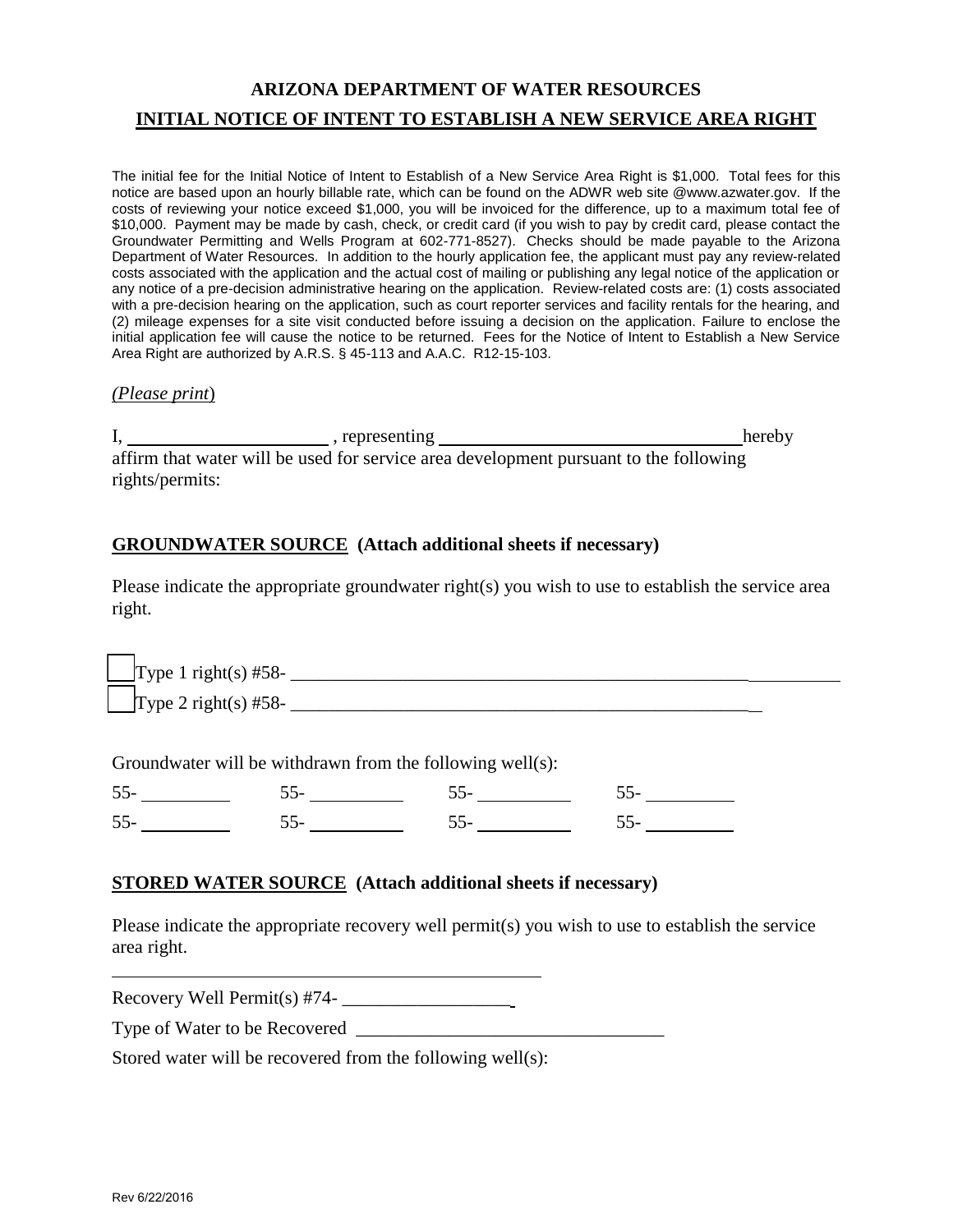### **SURFACE WATER SOURCE**

Please indicate the appropriate surface water right(s) you wish to use to establish the service area right.

|  | CAP Subcontract                    |
|--|------------------------------------|
|  | Surface Water Right/Permit/Claim # |

Surface water will be diverted from the following location(s): (Attach additional sheets if necessary)

\_\_\_\_\_\_\_\_\_\_\_\_\_\_\_\_\_\_\_\_\_\_\_\_\_\_\_\_\_\_\_\_\_\_\_\_\_\_\_\_\_\_\_\_\_\_\_\_\_\_\_\_\_\_\_\_\_\_\_\_\_\_\_\_\_\_\_\_\_\_\_\_\_\_\_\_\_\_

|  | ، ص      | Township | Range |
|--|----------|----------|-------|
|  | $. \rho$ | Township | Range |

#### **EFFLUENT SOURCE**

Please indicate the effluent source you wish to use to establish the service area right.

#### **PRELIMINARY SERVICE AREA MAP**

Please provide a preliminary service area map, which should include the following:

- 1. The principal features of the operating distribution system including wells, water treatment plants, pumping stations, reservoirs and storage tanks, canals and water mains of a diameter greater than or equal to four (4) inches.
- 2. The diameter and linear mileage of the mains and the capacities of other features of the operating distribution system.
- 3. The location and names of major streets that carry traffic through and around the service area (if known).
- 4. Notations of the legal description of the area covered by the service area map. Such notations should include on the borders of the map the township(s) and range(s) covered by the map. Within the body of the map indicate the section(s) covered by the map.